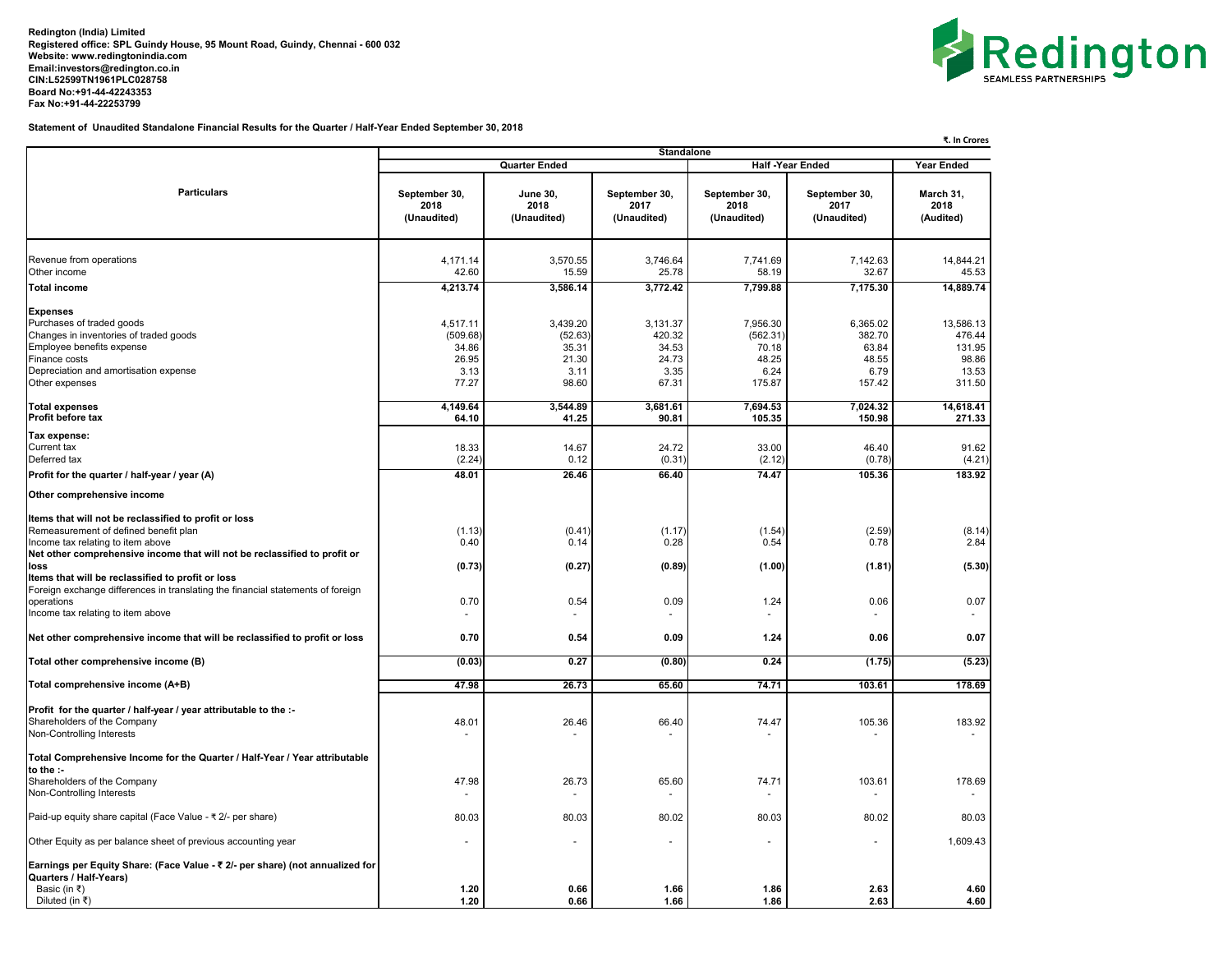**Redington (India) Limited Registered office: SPL Guindy House, 95 Mount Road, Guindy, Chennai - 600 032 Website: [www.redingtonindia.com](http://www.redingtonindia.com) [Email:investors@redington.co.in](mailto:Email:investors@redington.co.in) CIN:L52599TN1961PLC028758 Board No:+91-44-42243353 Fax No:+91-44-22253799**



**Statement of Unaudited Consolidated Financial Results for the Quarter / Half-Year Ended September 30, 2018**

|                                                                                                         | ₹. In Crores                         |                                        |                                      |                                      |                                      |                                |  |  |
|---------------------------------------------------------------------------------------------------------|--------------------------------------|----------------------------------------|--------------------------------------|--------------------------------------|--------------------------------------|--------------------------------|--|--|
|                                                                                                         | Consolidated<br>Quarter Ended        |                                        |                                      |                                      |                                      |                                |  |  |
|                                                                                                         |                                      |                                        |                                      | <b>Half -Year Ended</b>              |                                      | Year Ended                     |  |  |
| <b>Particulars</b>                                                                                      | September 30,<br>2018<br>(Unaudited) | <b>June 30,</b><br>2018<br>(Unaudited) | September 30,<br>2017<br>(Unaudited) | September 30,<br>2018<br>(Unaudited) | September 30,<br>2017<br>(Unaudited) | March 31,<br>2018<br>(Audited) |  |  |
|                                                                                                         |                                      |                                        |                                      |                                      |                                      |                                |  |  |
| Revenue from operations<br>Other income                                                                 | 11,108.51<br>23.78                   | 10,214.90<br>13.94                     | 10,037.47<br>8.10                    | 21,323.41<br>37.72                   | 19,411.39<br>16.61                   | 41,602.58<br>39.09             |  |  |
|                                                                                                         | 11,132.29                            | 10,228.84                              | 10,045.57                            | 21,361.13                            | 19,428.00                            | 41,641.67                      |  |  |
| <b>Total income</b>                                                                                     |                                      |                                        |                                      |                                      |                                      |                                |  |  |
| <b>Expenses</b>                                                                                         |                                      |                                        |                                      |                                      |                                      |                                |  |  |
| Purchases of traded goods                                                                               | 10,725.53                            | 9,910.89                               | 8,873.51                             | 20,636.42                            | 17,671.42                            | 38,898.09                      |  |  |
| Changes in inventories of traded goods                                                                  | (246.71)                             | (307.33)                               | 566.38                               | (554.04)                             | 583.34                               | 301.71                         |  |  |
| Employee benefits expense                                                                               | 182.89                               | 173.93                                 | 165.94                               | 356.82                               | 317.97                               | 652.95                         |  |  |
| Finance costs<br>Depreciation and amortisation expense                                                  | 47.14<br>16.61                       | 44.00<br>15.22                         | 39.26<br>14.13                       | 91.14<br>31.83                       | 80.73<br>28.06                       | 168.03<br>56.94                |  |  |
| Other expenses                                                                                          | 259.45                               | 270.31                                 | 233.56                               | 529.76                               | 465.19                               | 933.38                         |  |  |
|                                                                                                         |                                      |                                        |                                      |                                      |                                      |                                |  |  |
| <b>Total expenses</b>                                                                                   | 10,984.91                            | 10,107.02                              | 9,892.78                             | 21,091.93                            | 19,146.71                            | 41,011.10                      |  |  |
| Profit before tax                                                                                       | 147.38                               | 121.82                                 | 152.79                               | 269.20                               | 281.29                               | 630.57                         |  |  |
| Tax expense:                                                                                            |                                      |                                        |                                      |                                      |                                      |                                |  |  |
| Current tax                                                                                             | 51.82                                | 37.51                                  | 35.89                                | 89.33                                | 67.56                                | 150.26                         |  |  |
| Deferred tax                                                                                            | (0.53)                               | (1.49)                                 | 1.32                                 | (2.02)                               | (1.09)                               | (4.11)                         |  |  |
| Profit for the quarter / half-year / year (A)                                                           | 96.09                                | 85.80                                  | 115.58                               | 181.89                               | 214.82                               | 484.42                         |  |  |
| Other comprehensive income                                                                              |                                      |                                        |                                      |                                      |                                      |                                |  |  |
|                                                                                                         |                                      |                                        |                                      |                                      |                                      |                                |  |  |
| Items that will not be reclassified to profit or loss<br>Remeasurement of defined benefit plan          |                                      |                                        |                                      |                                      |                                      |                                |  |  |
| Income tax relating to item above                                                                       | (1.61)<br>0.54                       | (0.48)<br>0.17                         | (1.93)<br>0.55                       | (2.09)<br>0.71                       | (3.63)<br>1.15                       | (9.12)<br>3.18                 |  |  |
| Net other comprehensive income that will not be reclassified to profit or                               |                                      |                                        |                                      |                                      |                                      |                                |  |  |
| loss                                                                                                    | (1.07)                               | (0.31)                                 | (1.38)                               | (1.38)                               | (2.48)                               | (5.94)                         |  |  |
| Items that will be reclassified to profit or loss                                                       |                                      |                                        |                                      |                                      |                                      |                                |  |  |
| Foreign exchange differences in translating the financial statements of foreign                         |                                      |                                        |                                      |                                      |                                      |                                |  |  |
| operations<br>Income tax relating to item above                                                         | 125.04                               | 115.98                                 | 22.77                                | 241.02                               | 15.67                                | 9.13                           |  |  |
|                                                                                                         |                                      |                                        |                                      |                                      |                                      |                                |  |  |
| Net other comprehensive income that will be reclassified to profit or loss                              | 125.04                               | 115.98                                 | 22.77                                | 241.02                               | 15.67                                | 9.13                           |  |  |
| Total other comprehensive income (B)                                                                    | 123.97                               | 115.67                                 | 21.39                                | 239.64                               | 13.19                                | 3.19                           |  |  |
| Total comprehensive income (A+B)                                                                        | 220.06                               | 201.47                                 | 136.97                               | 421.53                               | 228.01                               | 487.61                         |  |  |
|                                                                                                         |                                      |                                        |                                      |                                      |                                      |                                |  |  |
| Profit for the quarter / half-year / year attributable to the :-                                        |                                      |                                        |                                      |                                      |                                      |                                |  |  |
| Shareholders of the Company<br>Non-Controlling Interests                                                | 105.13<br>(9.04)                     | 88.64<br>(2.84)                        | 112.60<br>2.98                       | 193.77<br>(11.88)                    | 210.97<br>3.85                       | 481.64<br>2.78                 |  |  |
|                                                                                                         |                                      |                                        |                                      |                                      |                                      |                                |  |  |
| Total Comprehensive Income for the Quarter / Half-Year / Year attributable                              |                                      |                                        |                                      |                                      |                                      |                                |  |  |
| to the :-                                                                                               |                                      |                                        |                                      |                                      |                                      |                                |  |  |
| Shareholders of the Company                                                                             | 229.10                               | 204.31                                 | 133.99                               | 433.41                               | 224.16                               | 484.83                         |  |  |
| Non-Controlling Interests                                                                               | (9.04)                               | (2.84)                                 | 2.98                                 | (11.88)                              | 3.85                                 | 2.78                           |  |  |
| Paid-up equity share capital (Face Value - ₹ 2/- per share)                                             | 80.03                                | 80.03                                  | 80.02                                | 80.03                                | 80.02                                | 80.03                          |  |  |
| Other Equity as per balance sheet of previous accounting year                                           |                                      |                                        |                                      | ÷.                                   | $\ddot{\phantom{1}}$                 | 3,450.53                       |  |  |
| Earnings per Equity Share: (Face Value - ₹ 2/- per share) (not annualized for<br>Quarters / Half-Years) |                                      |                                        |                                      |                                      |                                      |                                |  |  |
| Basic (in ₹)                                                                                            | 2.62                                 | 2.22                                   | 2.81                                 | 4.84                                 | 5.28                                 | 12.04                          |  |  |
| Diluted (in ₹)                                                                                          | 2.62                                 | 2.22                                   | 2.81                                 | 4.84                                 | 5.27                                 | 12.04                          |  |  |